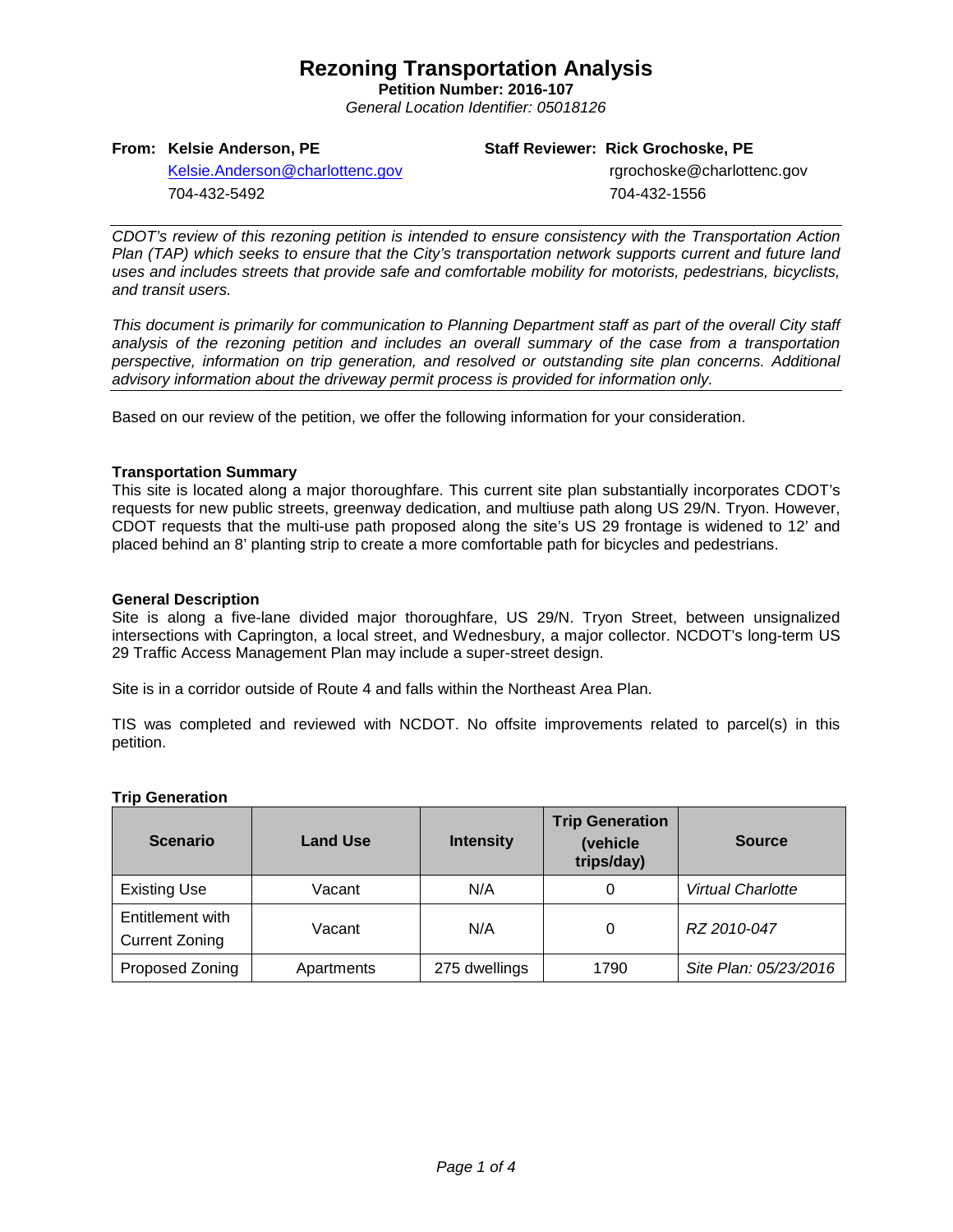## **Rezoning Transportation Analysis**

**Petition Number: 2016-107**

*General Location Identifier: 05018126*

## **Curbline**

The proposed zoning district has a setback measured from an existing or proposed future curbline. The location of the future curbline is as described below:

- 1) US 29 (North Tryon) The petitioner needs to contact Ms. Wendy Taylor (NCDOT District Engineer) to determine future curbline location. Additional width to curbline may be required to accommodate turn lanes as identified in the TIS.
- 2) Public Street "A" The future curbline should follow requirements for a Local Office/Commercial Wide street section per CLDSM U-05A (15.5' from centerline to each curbline). CDOT requests total 77' right-of-way dedication.
- 3) Public Street "B" The future curbline should follow requirements for a Local Residential Wide street section per CLDSM U-03A (12.5' from centerline to each curbline). CDOT requests total 71' right-of-way dedication.

## **Resolved Issues**

- 1. The petitioner should revise the site plan to label and dimension all centerline, curbline, and right-ofway lines for existing and proposed public streets.
- 2. The petitioner should revise the site plan to depict US 29's existing access management configuration (i.e. median and directional cross-over at Caprington Ave.).
- 3. The TIS submitted July 6, 2016 is currently under review by NCDOT and CDOT. Additional transportation comments may be forthcoming once the agencies have completed the review of the most recently submitted TIS review.
	- a. The petitioner should to revise the site plan and Transportation Notes to include mitigation measures to be completed by this petition as recommended in the site's *Traffic Impact Study* (i.e. right turns at site drives).
	- b. The petitioner should to revise the site plan or TIS to reflect the desired access connections. The TIS shows a fourth (westernmost) RI/RO site driveway connection to US 29 that is not included in the petitioner's submitted site plan.
- 4. CDOT recommends the petitioner consider developing a connection for a north-south greenway along the Mallard Creek tributary through the site. The City/County Cross Charlotte Trail alignment is proposed to approximately follow Mallard Creek south of the wastewater treatment plant.
- 5. The petition should revise the site plan to reflect the following related to Public Street "B":
	- a. Remove optional provision 2b and reference to this option in Transportation Note 4. I. a. i.
	- b. Label Public Street "B" as a "Public" Local Residential Wide Street (Typical Section U-03C), and include an 8'wide planting strip and 6' sidewalk on both sides.
	- c. Public Street "B" will need to be implemented to the above standards before the site's first building CO is issued.
- 6. The petitioner should revise the site plan to reflect the following related to Public Street "A":
	- a. Label Public Street "A" as a Local Office/Commercial Wide Street (Typical Section (U-05C).
	- b. Public Street "A" will need to be implemented to the above standards before the site's first building CO is issued.
	- c. The Public Street "A" call out on Sheet RZ-100 needs to be revised to reflect this requirement.
	- d. The petitioner should revise the site plan to include a conditional note recognizing that access coordination and implementation to Charlotte Water satisfaction is required before the site's first CO is issued.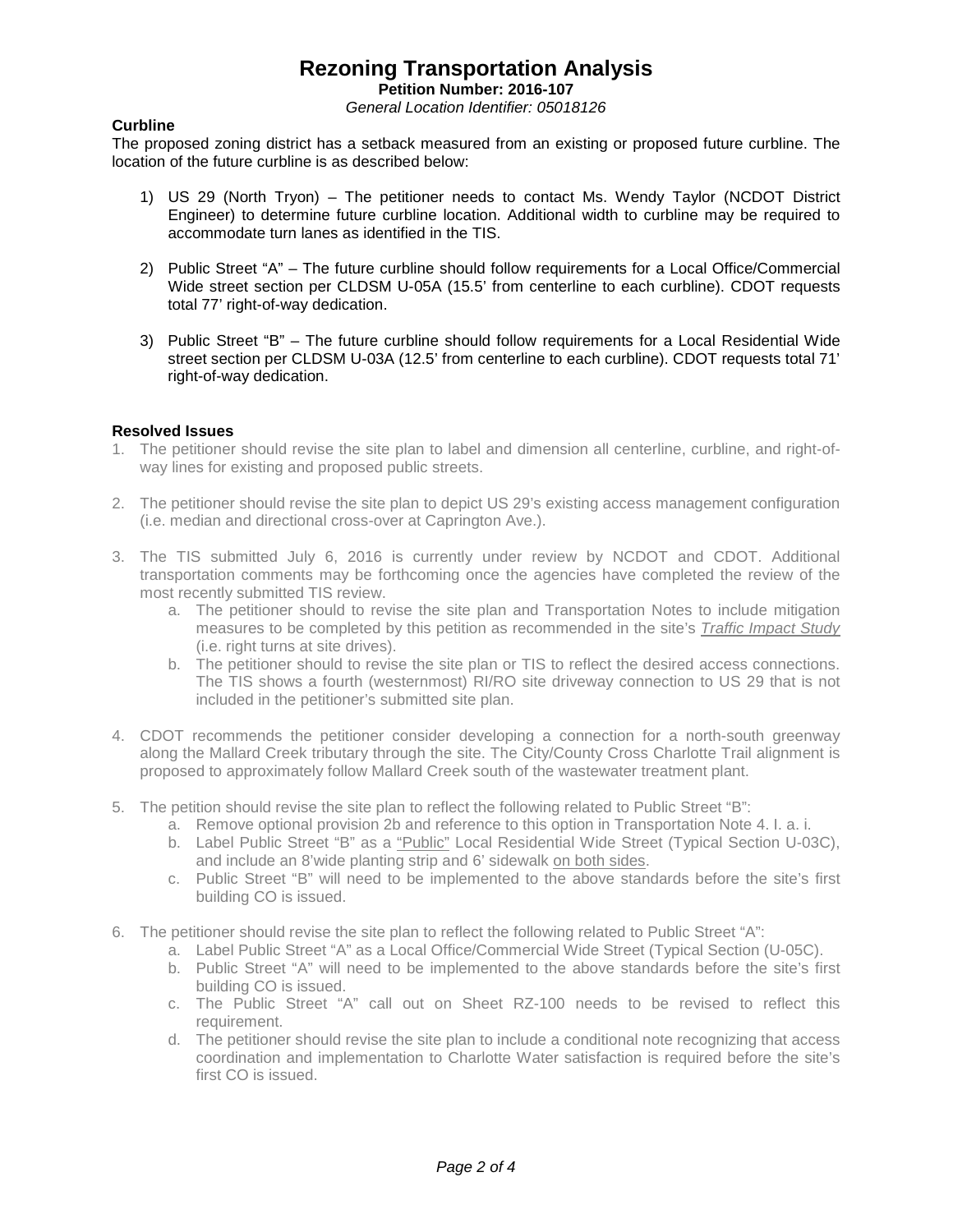## **Rezoning Transportation Analysis Petition Number: 2016-107** *General Location Identifier: 05018126*

- 7. The petitioner should revise the site plan Transportation Note 4. I. d. to add "only if approved by the City." to the end of the sentence.
- 8. The petitioner should revise the site plan to add a conditional note specifying dedication and fee simple conveyance of all rights of way to the City before the site's first building certificate of occupancy is issued.
- 9. The petitioner should revise the site plan to add a note specifying all transportation improvements will be constructed and approved before the site's first building certificate of occupancy is issued or phased per the site's development plan.

## **Outstanding Issues**

1. The petitioner needs to revise the site plan to include a 12' wide multi-use path along the site's US 29 frontage and separated a minimum of 8' from the closest US 29 travel lane. The multiuse path should maintain profile (i.e. not ramped to pavement) at intersections with right-in/right-out site drives.

## **Advisory Information**

The following are requirements of the developer that must be satisfied prior to driveway permit approval. We recommend that the petitioner reflect these on the rezoning plan as-appropriate.

- 1. According to the City of Charlotte's Driveway Regulations, CDOT has the authority to regulate/approve all private street/driveway and public street connections to the right-of-way of a street under the regulatory jurisdiction of the City of Charlotte.
- 2. Adequate sight triangles must be reserved at the existing/proposed street entrance(s). Two 35' x 35' sight triangles (and two 10' x 70' sight triangles on North Carolina Department of Transportation on NCDOT maintained streets) are required for the entrance(s) to meet requirements. All proposed trees, berms, walls, fences, and/or identification signs must not interfere with sight distance at the entrance(s). Such items should be identified on the site plan.
- 3. The proposed driveway connection(s) to public streets will require a driveway permit(s) to be submitted to CDOT (and the North Carolina Department of Transportation on NCDOT maintained streets) for review and approval. The exact driveway location(s) and type/width of the driveway(s) will be determined by CDOT during the driveway permit process. The locations of the driveway(s) shown on the site plan are subject to change in order to align with driveway(s) on the opposite side of the street and comply with City Driveway Regulations and the City Tree Ordinance.
- 4. All proposed commercial driveway connections to a future public street will require a driveway permit to be submitted to CDOT for review and approval.
- 5. Any fence or wall constructed along or adjacent to any sidewalk or street right-of-way requires a certificate issued by CDOT.
- 6. A Right-of-Way Encroachment Agreement is required for the installation of any non-standard item(s) (irrigation systems, decorative concrete pavement, brick pavers, etc.) within a proposed/existing City maintained street right-of-way by a private individual, group, business, or homeowner's/business association. An encroachment agreement must be approved by CDOT prior to the construction/installation of the non-standard item(s). Contact CDOT for additional information concerning cost, submittal, and liability insurance coverage requirements.